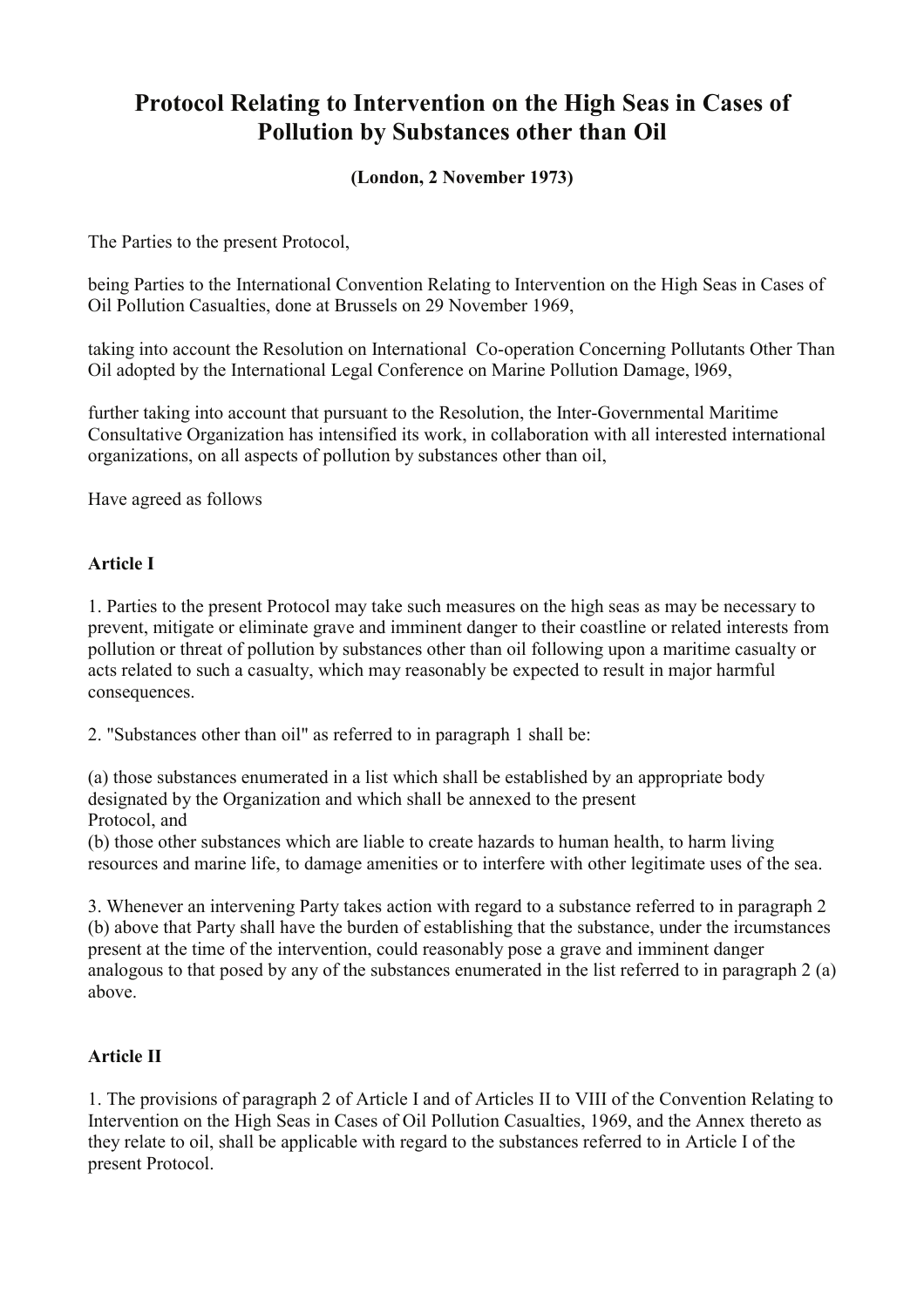2. For the purpose of the present Protocol the list of experts referred to in Articles III (c) and IV of the Convention shall be extended to include experts qualified to give advice in relation to substances other than oil. Nominations to the list may be made by Member States of the Organization and by Parties to the present Protocol.

## **Article III**

1. The list referred to in paragraph 2 (a) of Article I shall be maintained by the appropriate body designated by the Organization.

2. Any amendment to the list proposed by a Party to the present Protocol shall be submitted to the Organization and circulated by it to all Members of the Organization and all Parties to the present Protocol at least three months prior to its consideration by the appropriate body.

3. Parties to the present Protocol whether or not Members of the Organization shall be entitled to participate in the proceedings of the appropriate body.

4. Amendments shall be adopted by a two-thirds majority of only the Parties to the present Protocol present and voting.

5. If adopted in accordance with paragraph 4 above, the amendment shall be communicated by the Organization to all Parties to the present Protocol for acceptance.

6. The amendment shall be deemed to have been accepted at the end of a period of six months after it has been communicated, unless within that period an objection to the amendment has been communicated to the Organization by not less than one-third of the Parties to the present Protocol.

7. An amendment deemed to have been accepted in accordance with paragraph 6 above shall enter into force three months after its acceptance for all Parties to the present Protocol, with the exception of those which before that date have made a declaration of non-acceptance of the said amendment.

#### **Article IV**

1. The present Protocol shall be open for signature by the States which have signed the Convention referred to in Article II or acceded thereto, and by any State invited to be represented at the International Conference on Marine Pollution, 1973. The Protocol shall remain open for signature from 15 January 1974 until 31 December 1974 at the Headquarters of the Organization.

2. Subject to paragraph 4 of this Article, the present Protocol shall be subject to ratification, acceptance or approval by the States which have signed it.

3. Subject to paragraph 4, this Protocol shall be open for accession by States which did not sign it.

4. The present Protocol may be ratified, accepted, approved or acceded to only by States which have ratified, accepted, approved or acceded to the Convention referred to in Article II.

**Article V**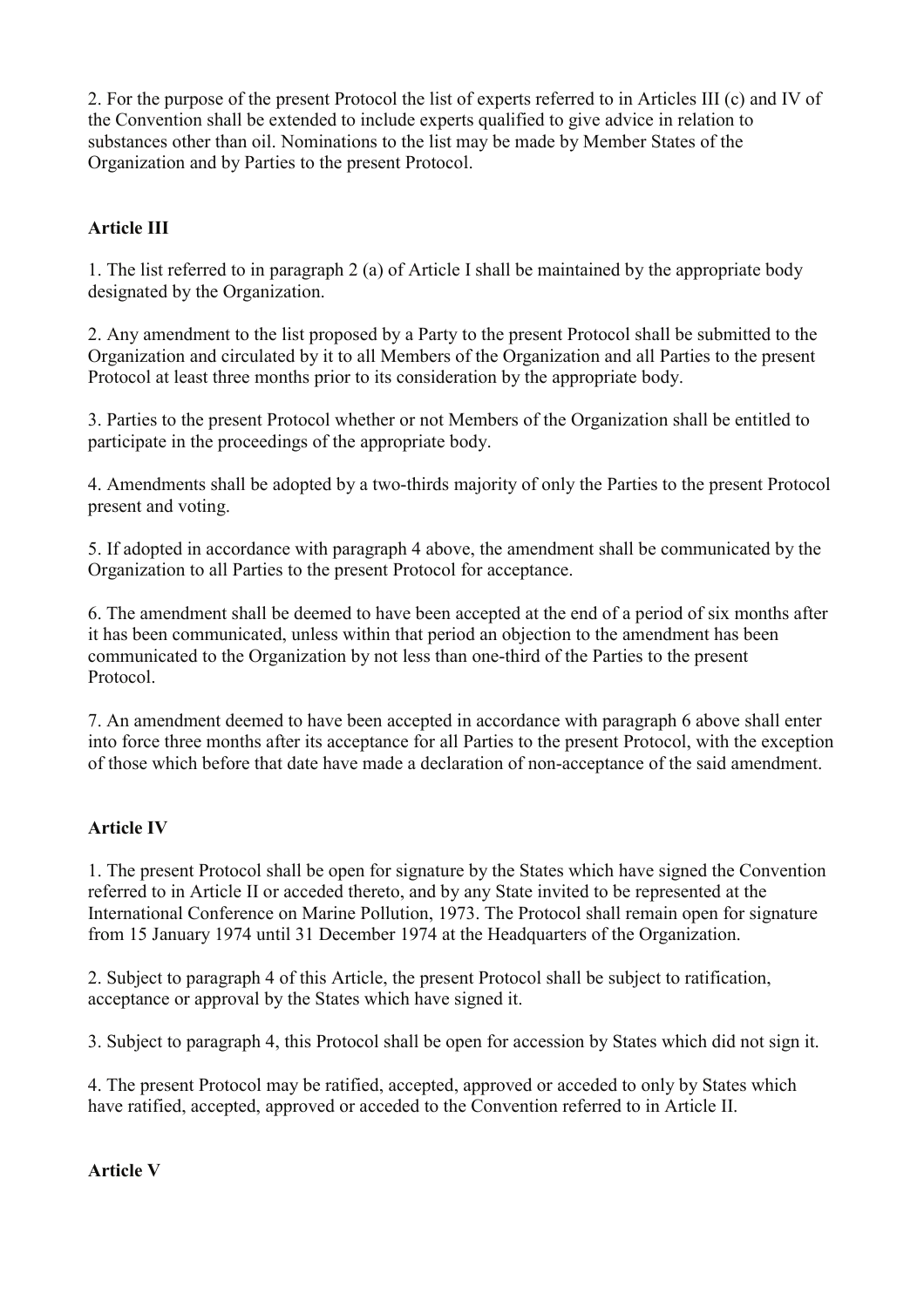1. Ratification, acceptance, approval or accession shall be effected by the deposit of a formal instrument to that effect with the Secretary-General of the Organization.

2. Any instrument of ratification, acceptance, approval or accession deposited after the entry into force of an amendment to the present Protocol with respect to all existing Parties or after the completion of all measures required for the entry into force of the amendment with respect to all existing Parties shall be deemed to apply to the Protocol as modified by the amendment.

## **Article VI**

1. The present Protocol shall enter into force on the ninetieth day following the date on which fifteen States have deposited instruments of ratification, acceptance, approval or accession with the Secretary-General of the Organization, provided however that the present Protocol shall not enter into force before the Convention referred to in Article II has entered into force.

2. For each State which subsequently ratifies, accepts, approves or accedes to it, the present Protocol shall enter into force on the ninetieth day after the deposit by such State of the appropriate instrument.

## **Article VII**

1. The present Protocol may be denounced by any Party at any time after the date on which the Protocol enters into force for that Party.

2. Denunciation shall be effected by the deposit of an instrument to that effect with the Secretary-General of the Organization.

3. Denunciation shall take effect one year, or such longer period as may be specified in the instrument of denunciation, after its deposit with the Secretary-General of the Organization.

4. Denunciation of the Convention referred to in Article II by a Party shall be deemed to be a denunciation of the present Protocol by that Party. Such denunciation shall take effect on the same day as the denunciation of the Convention takes effect in accordance with paragraph 3 of Article XII of that Convention.

#### **Article VIII**

1. A conference for the purpose of revising or amending the present Protocol may be convened by the Organization.

2. The Organization shall convene a conference of Parties to the present Protocol for the purpose of revising or amending it at the request of not less than one-third of the Parties.

#### **Article IX**

1. The present Protocol shall be deposited with the Secretary-General of the Organization.

2. The Secretary-General of the Organization shall: